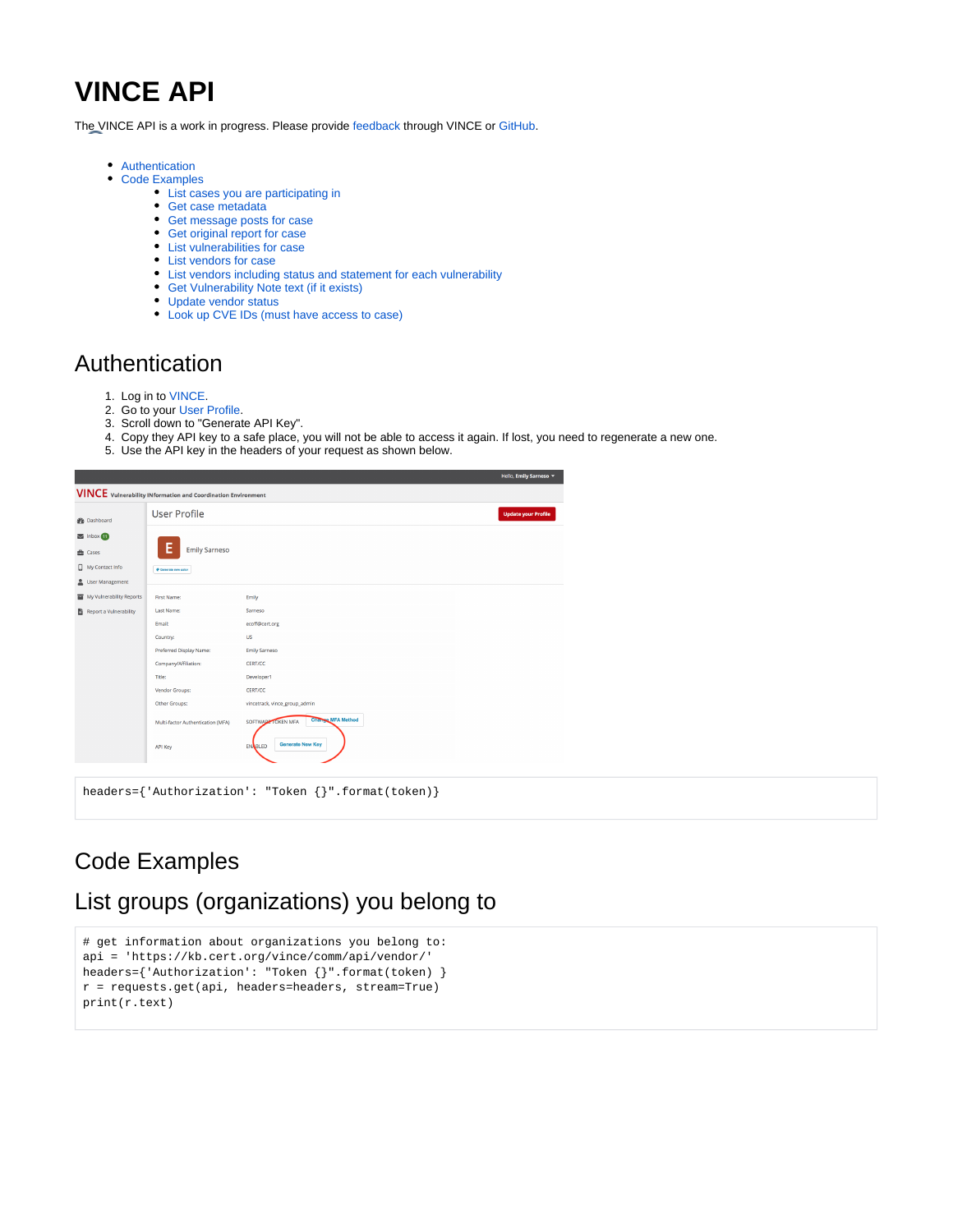```
API: /vince/comm/api/vendor #get information about vendors you belong to
[ { 'emails': ['test@example.com'],
        'id': 3548,
         'users': ['vince.user'],
        'vendor name': 'VendorCorp'},
     { 'emails': ['test@example.com'],
        'id': 3551,
        'users': ['vince.user'],
        'vendor name': 'Testing Co'},
     { 'emails': ['test@example.com', 'test3@example.com'],
        'id': 3549,
        'users': ['vince.user', 'Vince User'],
        'vendor_name': 'Testing Vendor'}]
```
#### <span id="page-1-0"></span>List cases you are participating in

```
# get a list of your cases
headers={'Authorization': "Token {}".format(token)}
api = 'https://kb.cert.org/vince/comm/api/cases/'
r = requests.get(api, headers=headers, stream=True)
print(r.text)
```

```
API: /vince/comm/api/cases # get a list of cases involved in
[ { 'created': '2020-06-11T18:51:48.204903Z',
         'due_date': None,
         'status': 'Active',
         'summary': 'test',
         'title': 'test',
         'vuid': '782161'},
     { 'created': '2020-04-28T19:48:50.216317Z',
        'due_date': '2018-07-23T14:20:09Z',
         'status': 'Inactive',
         'summary': 'TechSmash firmware or operating system software drivers '
                    'may not sufficiently validate elliptic curve parameters '
                    'used to generate public keys during a Diffie-Hellman key '
                    'exchange, which may allow a remote attacker to obtain the '
                    'encryption key used by the device',
         'title': 'TechSmash implementations may not sufficiently validate '
                  'elliptic curve parameters during Diffie-Hellman key exchange',
         'vuid': '3123125'}]
```
#### <span id="page-1-1"></span>Get case metadata

```
# get information about VU#701852
api = 'https://kb.cert.org/vince/comm/api/case/701852/'
r = requests.get(api, headers=headers, stream=True)
print(r.text)
```

```
API: vince/comm/api/case/701852/ # get information about a specific case
{ 'created': '2020-06-11T18:51:48.204903Z',
     'due_date': None,
     'status': 'Active',
     'summary': 'test',
     'title': 'test',
     'vuid': '785701'}
```
<span id="page-1-2"></span>Get message posts for case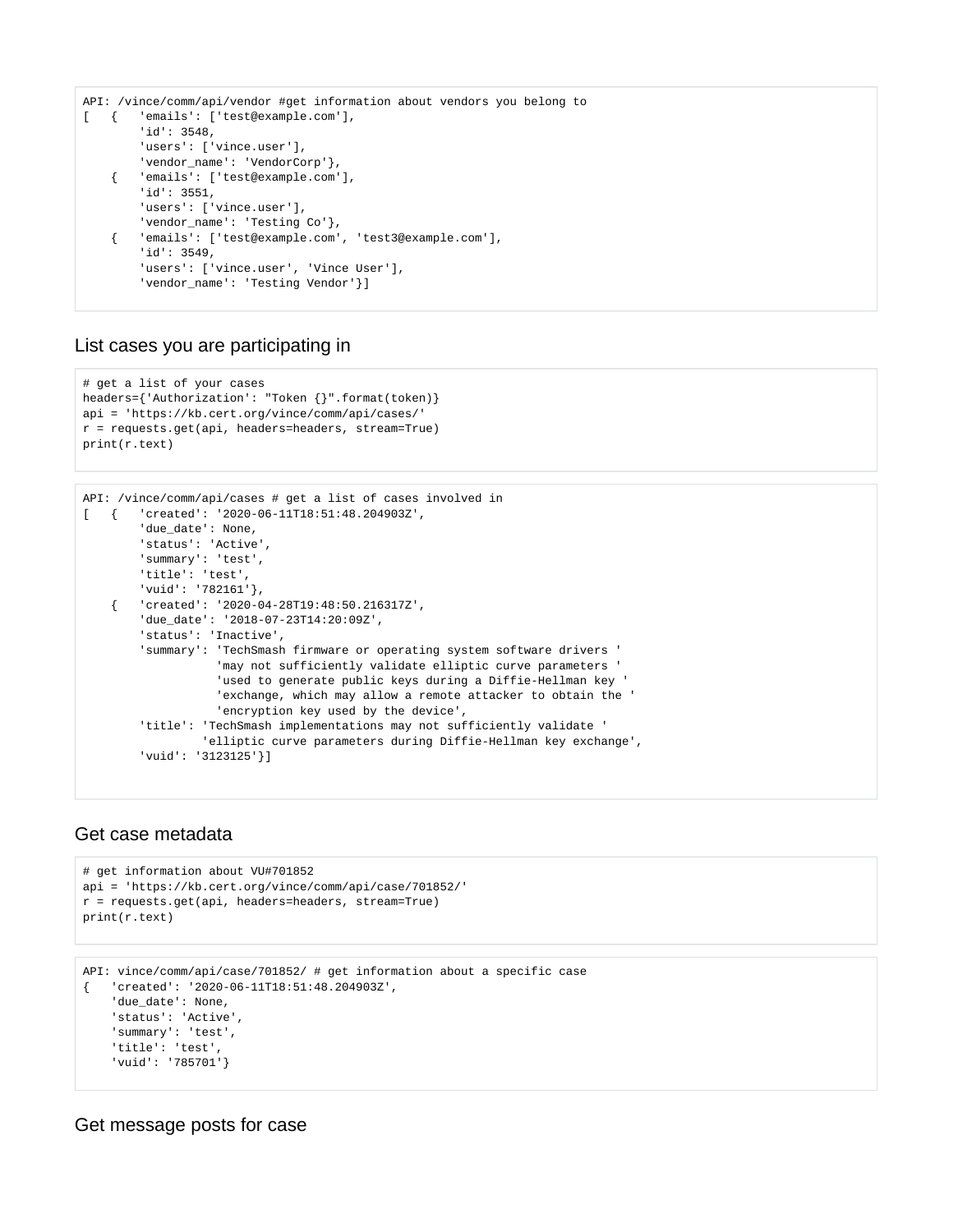# get all posts for case VU#701852 api = 'https://kb.cert.org/vince/comm/api/case/701852/posts/' r = requests.get(api, headers=headers, stream=True) print(r.text)

```
API: vince/comm/api/case/701852/posts/ # get all posts for a specific case
[ { 'author': 'vince.user',
         'content': 'The [draft vulnerability '
                    'note](http://localhost:8000/vince/comm/case/18/notedraft/) '
                    'has been updated.',
         'created': '2020-11-17T19:13:07.866230Z',
         'pinned': True},
     { 'author': 'vince.user',
        'content': 'Please [view this draft vulnerability '
                    'note](http://localhost:8000/vince/comm/case/18/notedraft/).',
         'created': '2020-11-17T19:07:56.624450Z',
         'pinned': True},
     { 'author': 'vince.user',
        'content': 'test 2',
        'created': '2020-10-29T19:49:33.422875Z',
        'pinned': False},
     { 'author': 'vince.user',
         'content': 'test 1',
         'created': '2020-10-29T19:49:30.434164Z',
         'pinned': False}]
```
#### <span id="page-2-0"></span>Get original report for case

```
# get the original report for VU#701852
api = 'https://kb.cert.org/vince/comm/api/case/701852/report/'
r = requests.get(api, headers=headers, stream=True)
print(r.text)
```

```
API: /vince/comm/case/701582/report/ # get report for a specific case
{ 'contact_email': 'joebob@vendor.example.com',
    'contact_name': 'Joe Bob',
    'contact_org': 'VendorExample',
     'contact_phone': '5551231234',
     'date_submitted': '2020-06-08T20:01:47.896419Z',
     'disclosure_plans': '',
     'exploit_references': '',
     'product_name': 'test',
    'product_version': 'v. 12.3',
    'public_references': '',
     'share_release': True,
     'vendor_name': 'Test Vendor',
     'vul_description': 'This is the description',
     'vul_disclose': True,
     'vul_discovery': 'This is the discovery.',
     'vul_exploit': 'This is the exploit',
     'vul_exploited': True,
     'vul_impact': 'This is the impact',
     'vul_public': True}
```
<span id="page-2-1"></span>List vulnerabilities for case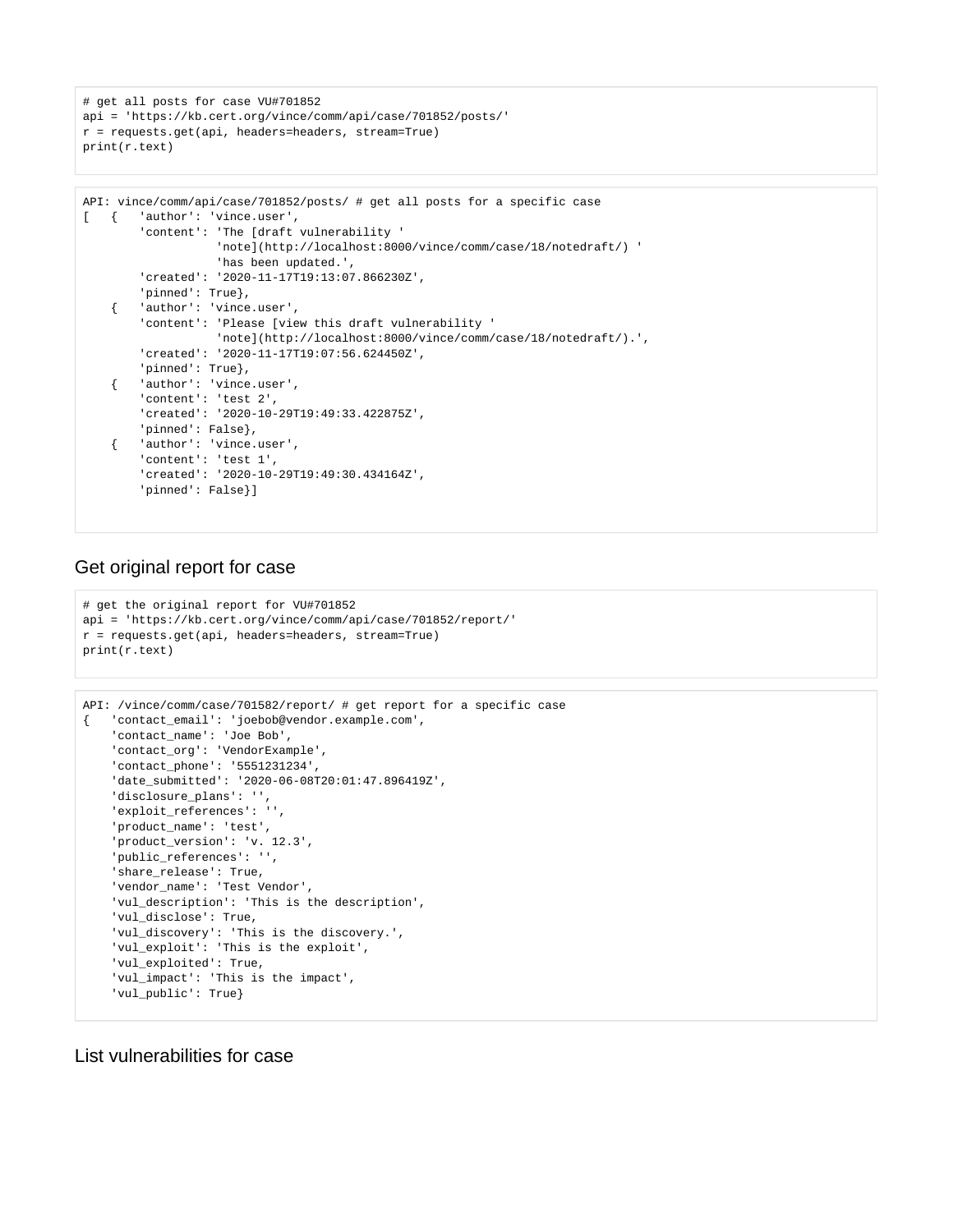```
# get the vuls for VU#701852
api = 'https://kb.cert.org/vince/comm/api/case/701852/vuls/'
r = requests.get(api, headers=headers, stream=True)
print(r.text)
```

```
API: /vince/comm/case/701582/vuls/ # get vuls for a specific case
[ \{ 'cve': None,
         'date_added': '2020-11-19T21:43:17.210726Z',
         'description': 'This is another vul without a cve.',
         'name': 'VU#785701.2'},
     { 'cve': '2020-19293',
        'date_added': '2020-10-22T15:30:11.888074Z',
         'description': 'Test this is a vul.',
         'name': 'CVE-2020-19293'}]
```
#### <span id="page-3-0"></span>List vendors for case

```
# get all the vendors involved in VU#701582 (also gets their status and statements)
api = 'https://kb.cert.org/vince/comm/api/case/701852/vendors/'
r = requests.get(api, headers=headers, stream=True)
print(r.text)
```

```
API: /vince/comm/case/701582/vendors/ # get vendors for a specific case
[ { 'cert_addendum': None,
        'date_added': '2020-11-20T14:40:24.080886Z',
        'references': 'http://www.example.com\nhttps://www.example.org',
         'statement': 'Test',
         'statement_date': '2020-11-23T19:50:44.813809Z',
        'status': 'Unknown',
        'vendor': 'VendorCorp'},
     { 'cert_addendum': None,
        'date_added': '2020-10-08T18:27:41.526942Z',
        'references': 'http://www.example.com\nhttps://www.example.org',
         'statement': 'Test',
         'statement_date': '2020-11-19T21:26:32.399730Z',
         'status': 'Affected',
        'vendor': 'Testing Co'}]
```
#### <span id="page-3-1"></span>List vendors including status and statement for each vulnerability

```
# get all the vendors and their status/statement/references for each specific vul
api = f'https://kb.cert.org/vince/comm/api/case/701582/vendors/vuls/'
headers={'content-type':'application/json', 'Authorization': "Token {}".format(token) }
r = requests.get(api, headers=headers, stream=True)
print(r.text)
```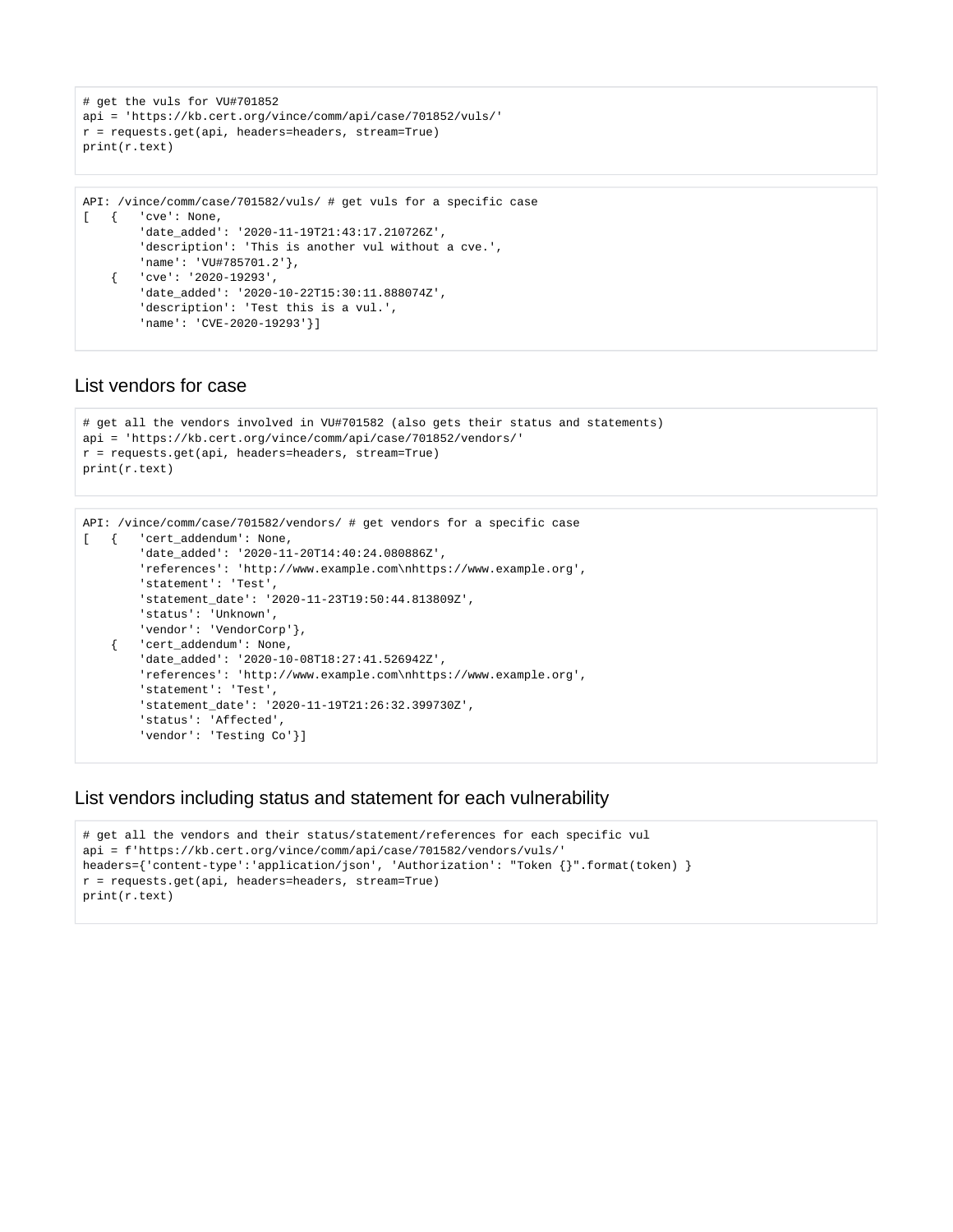```
API: /vince/comm/case/701582/vendors/vuls/ # get vendors status for specific vuls
[ { 'references': 'http://www.example.com\nhttps://www.example.org',
         'statement': 'Test',
         'statement_date': '2020-11-19T21:47:44.239683Z',
         'status': 'Affected',
        'vendor': 'Testing Co',
        'vulnerability': 'VU#785701.2'},
     { 'references': 'http://www.example.com\nhttps://www.example.org',
        'statement': 'This is my statement',
         'statement_date': '2020-10-22T15:38:11.859615Z',
        'status': 'Not Affected',
        'vendor': 'Testing Co',
        'vulnerability': 'CVE-2020-19293'},
     { 'references': '',
        'statement': '',
         'statement_date': '2020-11-20T15:23:18.997947Z',
         'status': 'Unknown',
        'vendor': 'VendorCorp',
        'vulnerability': 'VU#785701.2'},
     { 'references': '',
        'statement': '',
         'statement_date': '2020-11-20T15:23:18.938232Z',
         'status': 'Unknown',
        'vendor': 'VendorCorp',
         'vulnerability': 'CVE-2020-19293'}]
```
#### <span id="page-4-0"></span>Get Vulnerability Note text (if it exists)

```
# get the vulnerability note, if available
api = f'https://kb.cert.org/vince/comm/api/case/701582/note'
headers={'content-type':'application/json', 'Authorization': "Token {}".format(token) }
r = requests.get(api, headers=headers, stream=True)
print(r.text)
```

```
#API: /vince/comm/api/case/710582/note/ # get draft vul note
{ 'content': '### Overview\r\n'
                '\r\n'
                'Testing API so need some content.\r\n'
                '\r\n'
                '\r\n'
                '### Description\r\n'
                '\r\n'
                '### Impact\r\n'
               'The complete impact of this vulnerability is not yet known.\r\n'
                '\r\n'
                 '### Solution\r\n'
                'The CERT/CC is currently unaware of a practical solution to '
                'this problem.\r\n'
                '\r\n'
                '### Acknowledgements\r\n'
               'Thanks to the reporter who wishes to remain anonymous. \r \n\cdot'
                '\r\n'
                'This document was written by Emily Sarneso.',
     'datefirstpublished': None,
     'dateupdated': '2020-11-17T19:13:07.755453Z',
     'published': False,
     'references': ['www.example.org', 'www.example.com'],
     'revision': 2,
     'title': 'test',
     'vuid': '785701'}
```
#### <span id="page-4-1"></span>Update vendor status